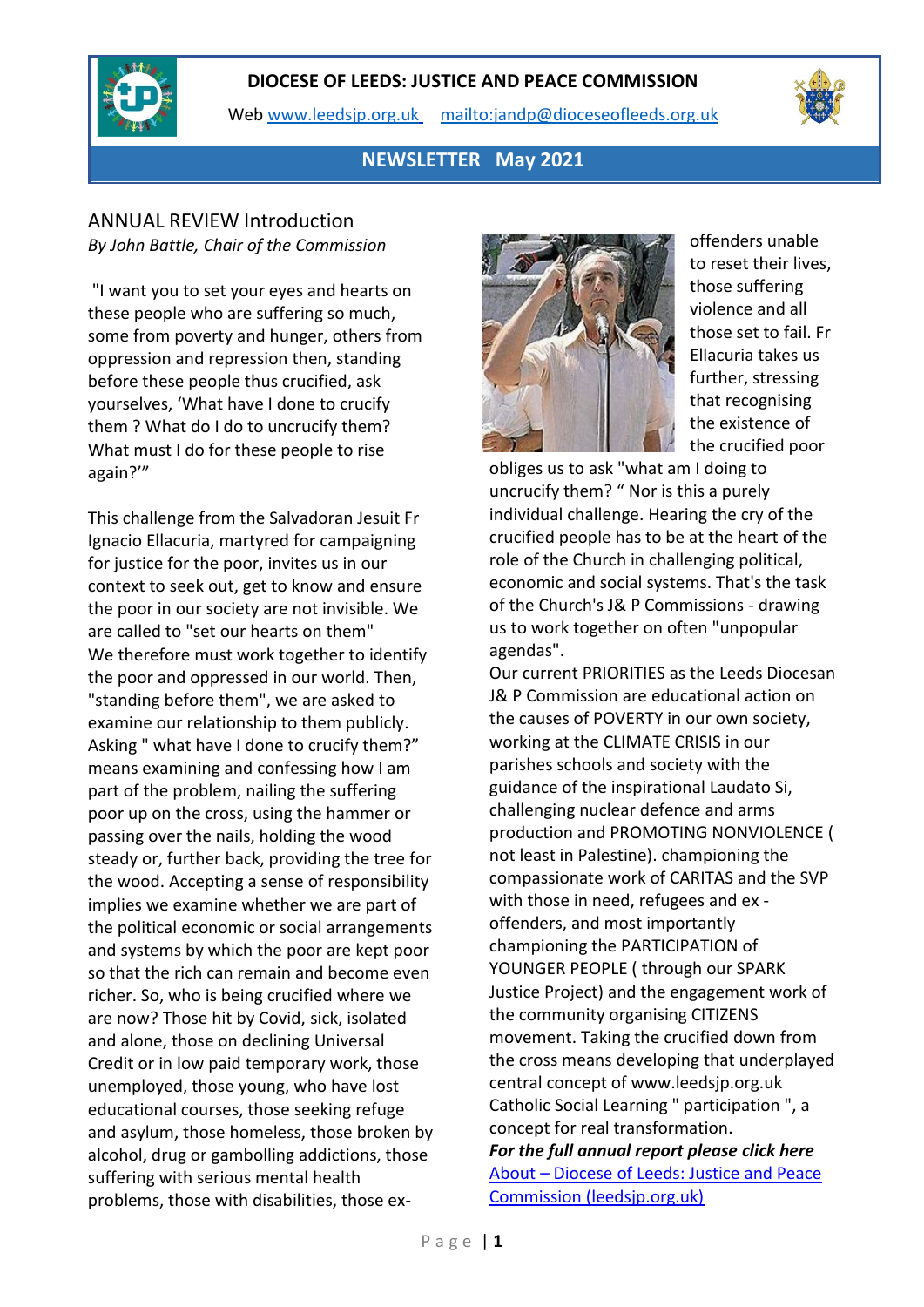

Web [www.leedsjp.org.uk](http://www.leedsjp.org.uk/) <mailto:jandp@dioceseofleeds.org.uk>



**NEWSLETTER May 2021**

## **Pastoral Letter for Pentecost 2021**

Dear Brothers and Sisters in Christ,

The Solemnity of Pentecost reminds us that everything which exists, every person and the whole of creation, is a gift of "God the Father almighty, Creator of heaven and earth." God our loving Father creates and continues to give life to the world through His Word, Jesus Christ, in the power of His Holy Spirit. The outpouring of the Holy Spirit on the Church, which we celebrate at Pentecost, is not something separate from Creation. God's revelation of himself in Creation is inseparable from the revelation of his love for us in Christ and in his desire to live in us through his Holy Spirit.

'God's Spirit is always and everywhere "the Lord, the Giver of Life", and the voice of Pentecost is echoed in the voice of creation being transformed into the glorious liberty of God's children.'

In this liberty, as God's children, we call on the Spirit to 'renew the face of the Earth', and as his children, we are called, in turn, to use this liberty for the good of creation and for the good of all that brings life. Our world, God's creation, is a precious gift to us. It is our common home entrusted to each generation. But how have we used that glorious liberty? How do we honour this precious gift? Are we really demonstrating love, care and respect for our common home?

As we celebrate Pentecost this year, we are acutely aware of the damage that continues to be inflicted on the Earth, and the repercussions for the well-being of our brothers and sisters, both here in our own countries and, more especially, in the poorest countries of our world. Pope Benedict XVI and Pope Francis have both taught us that everything is interconnected

and interdependent. The way we live our everyday lives has an impact on everyone and on the earth.

The urgency of the situation, and the enormity of the challenges we face, have spurred us to speak out together this Pentecost Sunday, as bishops of England, Wales and Scotland, about the role that the Catholic Church and our faith must play in our shared care for God's gift to us. For all too long we have either been ignorant of, or ignored, the systematic exploitation of our planet and the unsustainable consumption of its resources. While accepting the crucial need and demand for energy for the benefit of the poorest of our brothers and sisters, the provision of our energy must, nonetheless, be by means which radically reduce the use of carbonbased fuels. In our political thinking, there must be a new global understanding of our world, where nations recognise our common responsibility for the dignity of all people and their rights to sustainable livelihoods, in authentic freedom.

Pope Francis speaks of a global politics that looks beyond our own needs to the needs of all, most especially the poor and the marginalised.

But we cannot leave the healing of our common home and the wellbeing and care of our brothers and sisters merely to a response from industry and governments. Our own local concern and action is necessary and has far-reaching consequences. We all have a part to play, each and every one of us, in the routines, choices and decisions of our everyday lives and our aspirations for the future. The actions of parishes, families, schools, and individuals will have a significant impact on our efforts to restore our common home. There are now many resources, freely available, to advise us on our choice of food, saving of water and electricity, suggestions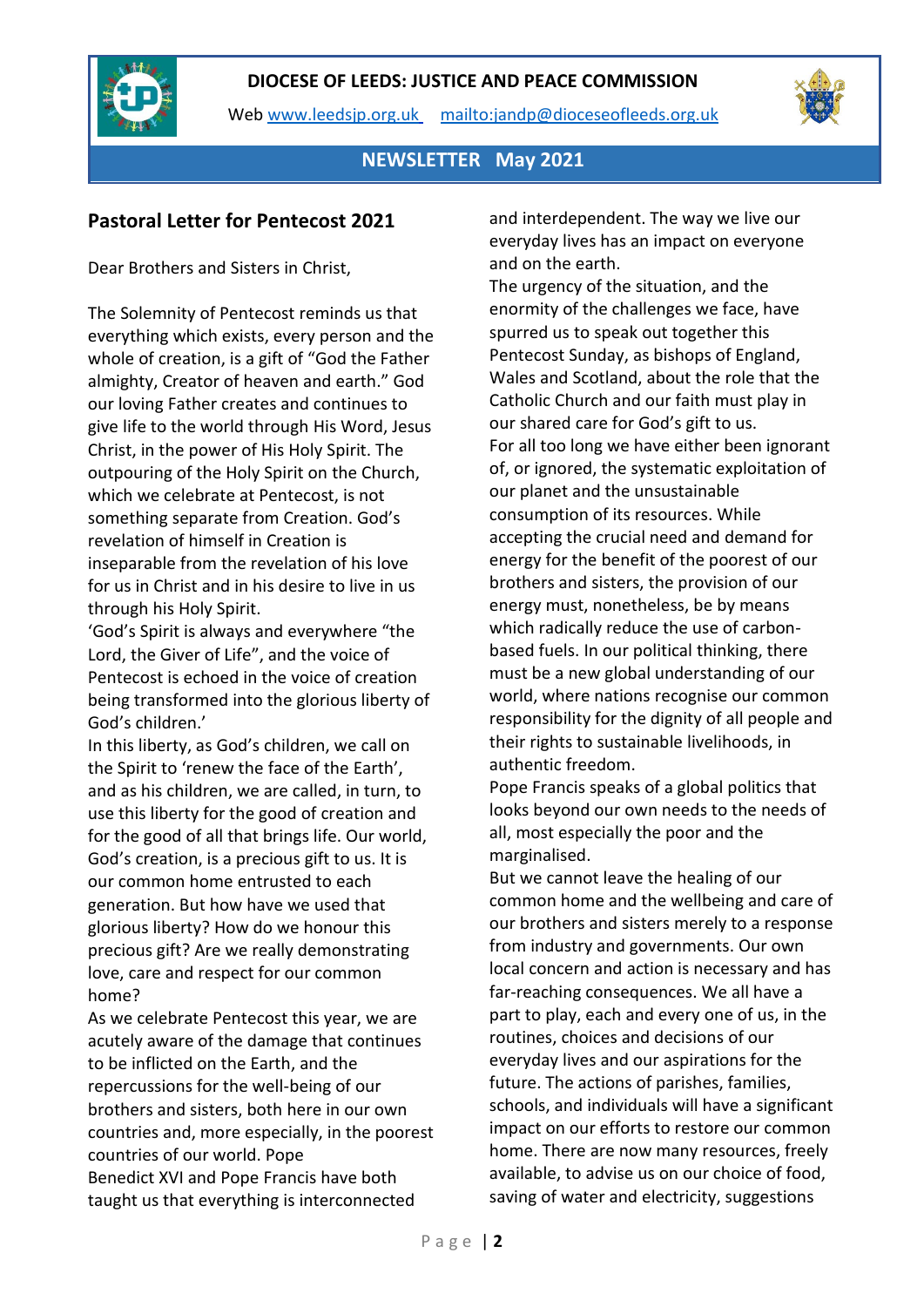

Web [www.leedsjp.org.uk](http://www.leedsjp.org.uk/) <mailto:jandp@dioceseofleeds.org.uk>



### **NEWSLETTER May 2021**

about travel, waste, and re-use. These are measures that everyone can employ, in some degree, with minimal inconvenience and change. They are effective ways in which we can each reaffirm our personal vocation to be stewards of creation.

This Pentecost comes at a time of remarkable challenge and opportunity. We are gradually emerging from the tragedies and restrictions of the pandemic. We have the ability to make changes. Our countries are also hosting two most important meetings this year, the G7 in June and COP26 in November.

These meetings will gather together men and women who have the power to make defining choices and policies which will help

us build back better, provide for our brothers and sisters, and take care of our common home.

In all our human endeavours, we need the presence of the Holy Spirit, "the Lord, the Giver of Life", whose gift to the Church and the world we celebrate again at Pentecost. Let us keep this Feast with that enduring hope that we can begin to repair the damage we have done and provide a healthy home for future generations.

Our hope will be strengthened by our prayer. May our constant request be that the Holy Spirit guide us, strengthen our resolve and 'renew the face of the earth'

### **Reclaim our common home**

We want to answer Pope Francis' call for us to build a new normal after the coronavirus pandemic – a better normal.

The G7 and COP26 summits will be key moments for tackling the climate crisis and cancelling debts as we work for a global green recovery from the pandemic

Click here for more information as to how you can help [Catholic international development](https://cafod.org.uk/)  [charity | CAFOD](https://cafod.org.uk/)

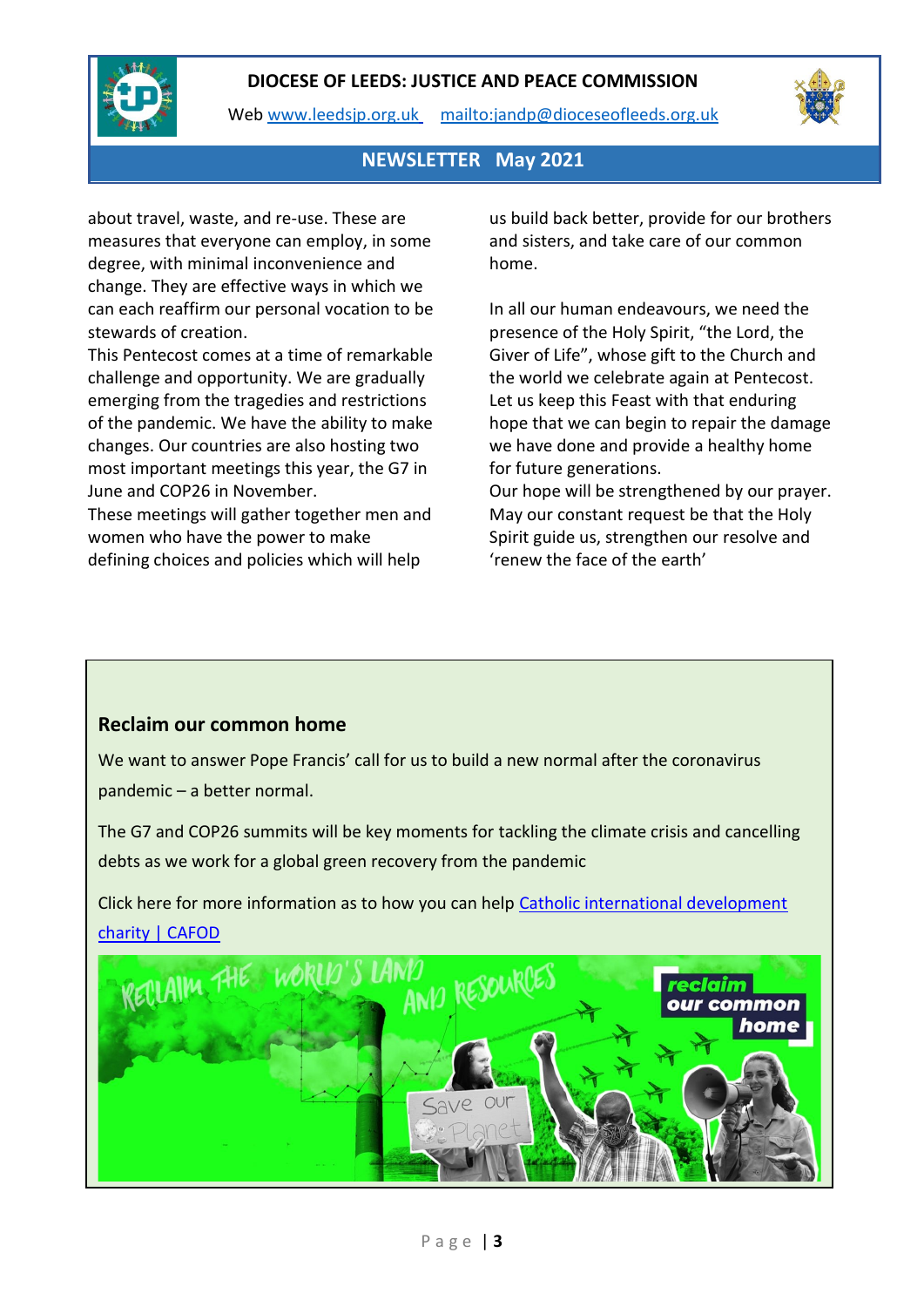

Web [www.leedsjp.org.uk](http://www.leedsjp.org.uk/) <mailto:jandp@dioceseofleeds.org.uk>



**NEWSLETTER May 2021**

# **A CATHOLIC RESPONSE TO THE ENVIRONMENTAL CRISIS**

*By David Jackson, Laudato Si Animator*

"We must not think that these efforts are not going to change the world." Laudato Si paragraph 212



**UK Climate and Ecological Emergency (CEE) Bill**

This Bill was tabled by Caroline Lucas, Green Party leader, and is supported by MPs of all parties, and by organisations like Green Christian and Operation Noah.

You can write to your MP to lobby for their support of this bill. Find them [here.](https://members.parliament.uk/constituencies/) Ask them to support the CEE Bill, and remember to include your address and phone number to show that you are in their constituency.

1) On the [CEE Bill Campaign site,](https://www.ceebill.uk/) you will find a [website](https://whocanivotefor.co.uk/) where you can enter your postcode to find your local election candidates. 2) You can use this [template](https://docs.google.com/document/d/1HD8AtPsWc873v-_LuoRFkTCL7pVHG1aztJDyhXvyGzE/edit) or your own words (short and simple might work best) to ask all of them to support the Bill.

#### **The G7 Summit 2021**

The G7 Summit is the annual meeting of the Group of Seven leaders. It is an intergovernmental organisation made up of the world's largest developed economies: France, Germany, Italy, Japan, the United States, the United Kingdom, and Canada. Invitations are extended to the EU, the UN,

China, India, Mexico, Brazil, Australia, South Korea and to the leaders of the World Bank and the International Monetary Fund. It is to take place from 11-13th June in Carbis Bay, near St Ives. Background information can be found [here.](https://www.thebalance.com/g8-summit-what-is-it-who-belongs-what-happens-3306112)

Besides the ongoing challenges presented by the COVID-19 pandemic, leaders are expected to address trade, climate change, and technological changes. The [G7 Official](https://www.g7uk.org/)  [Page](https://www.g7uk.org/) invites comments from the public. [G7correspondence@cabinetoffice.gov.uk](mailto:G7correspondence@cabinetoffice.gov.uk)

Point out that the G7 members must:

- Commit to ending destructive and polluting businesses and agriculture
- Promote sustainable businesses and agriculture

• Commit to zero carbon emissions Mention any other environmental issues that you're concerned about. Remember, short and simple makes your letter easy to read.



**LAUDATO SI ANIMATORS UK** Dedicated to spreading the teachings of the Pope's Encyclical 'Laudato Si'

## Home - [Laudato Si Animators](https://laudatosianimators.org/)

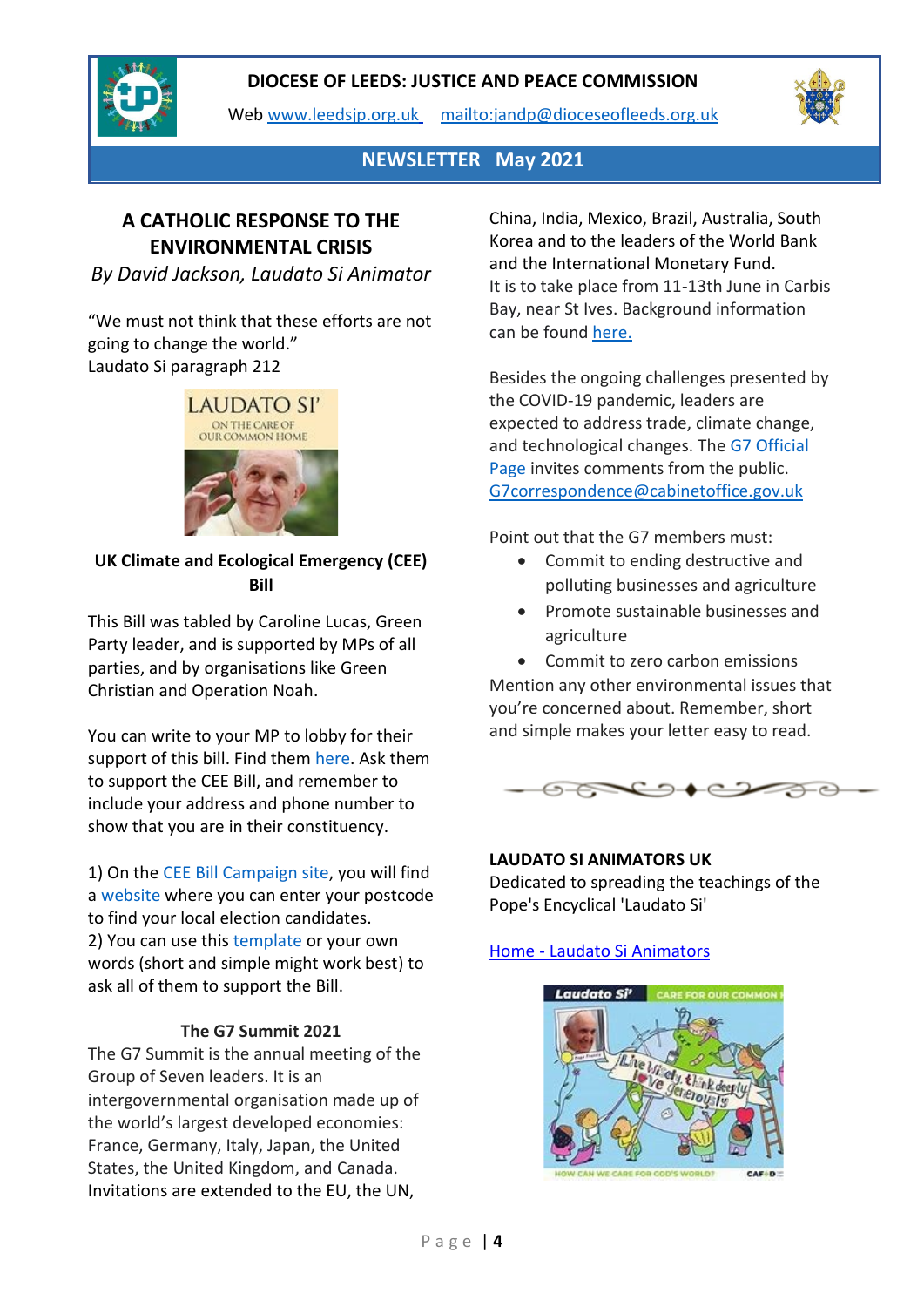

Web [www.leedsjp.org.uk](http://www.leedsjp.org.uk/) <mailto:jandp@dioceseofleeds.org.uk>



**NEWSLETTER May 2021**

# COMMISSION EXPRESSES SOLIDARITY WITH CHURCHES IN JERUSALEM



As a Commission of the Diocese of Leeds we express our solidarity with the local churches in Jerusalem and their anguish and concern at the ongoing violence there. We wholeheartedly support the statement issued on 09 May by the Latin Patriarchate in Jerusalem, as reported on the Bishops' Conference website. Palestinians are being harassed, evicted from their homes, often violently, and the rate of demolition of houses has risen during Covid – and these are all factors behind the current violence. There will be no lasting peace without justice for Palestinians.

The following extract from this statement underlines the distress of the Christian communities at the treatment of Palestinians:

> *"…We echo the words of the UN High Commissioner for Human Rights who said that the rule of law is being "applied in an inherently discriminatory manner". This has become a main flashpoint amid rising tensions in Jerusalem in general. The issue today is not a matter of a realestate dispute between private parties. It is rather an attempt driven*

*by an extremist ideology which denies the right of existence of a person in his own home.*

*Our Church has been clear that peace requires justice. Insofar as far as the rights of everyone, Israelis and Palestinians, are not upheld and respected, there will be no justice and therefore no peace in the city. It is our duty not to ignore injustice nor any aggression against human dignity regardless of who is committing them.*

*We call upon the International Community, the Churches and all people of goodwill to intervene in order to put an end to these provocative actions, and to continue to pray for the peace of Jerusalem. We join in prayer with the intention of the Holy Father Pope Francis that "the multi-religious and multi-cultural identity of the Holy City might be respected and that fraternity might prevail.""*

We encourage all churches in the Diocese to join in those prayers.

#### For full statement see:

[\(https://www.cbcew.org.uk/latin](https://www.cbcew.org.uk/latin-patriarchate-reacts-to-recent-violence-in-jerusalem/)[patriarchate-reacts-to-recent-violence-in](https://www.cbcew.org.uk/latin-patriarchate-reacts-to-recent-violence-in-jerusalem/)[jerusalem/.](https://www.cbcew.org.uk/latin-patriarchate-reacts-to-recent-violence-in-jerusalem/)

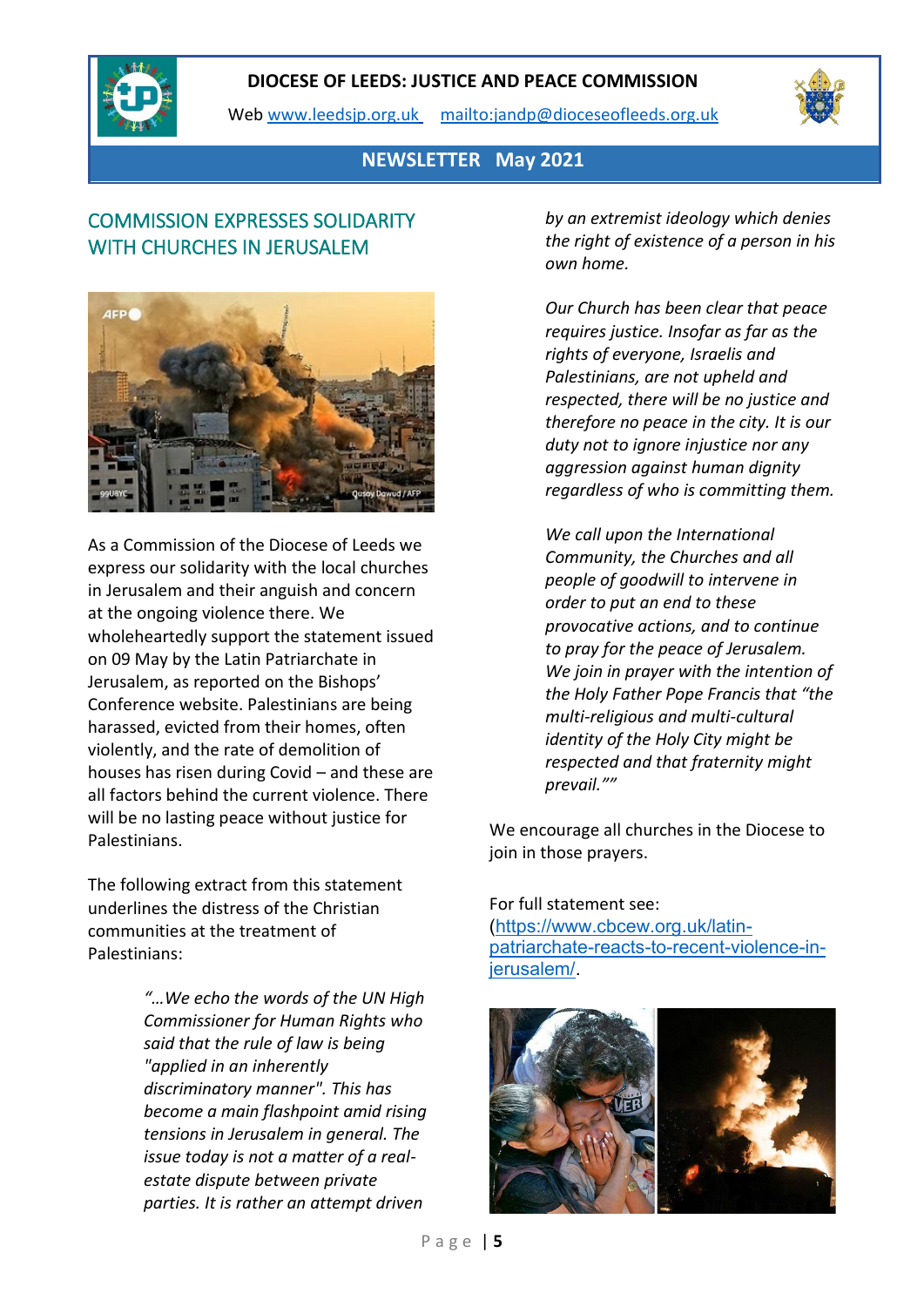

Web [www.leedsjp.org.uk](http://www.leedsjp.org.uk/) <mailto:jandp@dioceseofleeds.org.uk>



## **NEWSLETTER May 2021**

## **Israeli-Palestinian conflict: How you can support the people affected** *By CAFOD*

[Israeli-Palestinian conflict: How you can help](https://cafod.org.uk/News/Emergencies-news/Israeli-Palestinian-conflict)  [| CAFOD](https://cafod.org.uk/News/Emergencies-news/Israeli-Palestinian-conflict)

CAFOD's response to the latest violence? We, at CAFOD, are joining the calls of faith leaders from around the world, including Pope Francis, who have called for an immediate cessation of all violence.

On 12 May 2021, [CAFOD released a](https://cafod.org.uk/News/Press-office/Press-releases/Israel-Gaza-violence)  [statement](https://cafod.org.uk/News/Press-office/Press-releases/Israel-Gaza-violence) that read:

"The violence in the West Bank and Gaza including East Jerusalem is deeply disturbing and must be brought to a halt before it spirals out of control and more lives are lost. Continued escalation only harms the most vulnerable people.

"There is an urgent need for responsible leadership ready to work for justice and peace for Palestinians and Israelis creating an alternative to this cycle of violence that divides and kills.

"CAFOD opposes the eviction of Palestinian families from their homes which is a violation of international law. We call for an immediate cessation of all violence

"CAFOD believes that the only way out of the cycle of violence and for Israelis and Palestinians to be truly secure, is to revive hope for a just Israeli-Palestinian peace

process, aimed at creating the conditions for a stable peace based on justice, where all must be treated equally."

Click here to email your MP to call for a lasting peace in the occupied Palestinian territory and Israel. [Call for a lasting peace in](https://action.cafod.org.uk/page/82660/action/1)  [the occupied Palestinian territory and Israel |](https://action.cafod.org.uk/page/82660/action/1)  [CAFOD](https://action.cafod.org.uk/page/82660/action/1)

# **Prayer for peace in Israel and Gaza**

Let us pray for the many people whose lives have been torn apart by conflict in Gaza and Israel.



We remember especially those who have died, those who are grieving, the injured and those now without food, shelter or medical supplies.

We pray also for those who have the power to bring peace. May they be touched by a spirit of compassion and kindness.

Lord hear us.

# **Donate to the Israeli-Palestinian Conflict Appeal**

Please donate to our partners who are responding through emergency food and medical assistance, legal aid and promotion of dialogue.

[CAFOD : Donation to the Israeli-Palestinian](https://cafod.org.uk/donations/picker?defaultuniversaltype=single&_Appeal=123771)  [Conflict Appeal](https://cafod.org.uk/donations/picker?defaultuniversaltype=single&_Appeal=123771)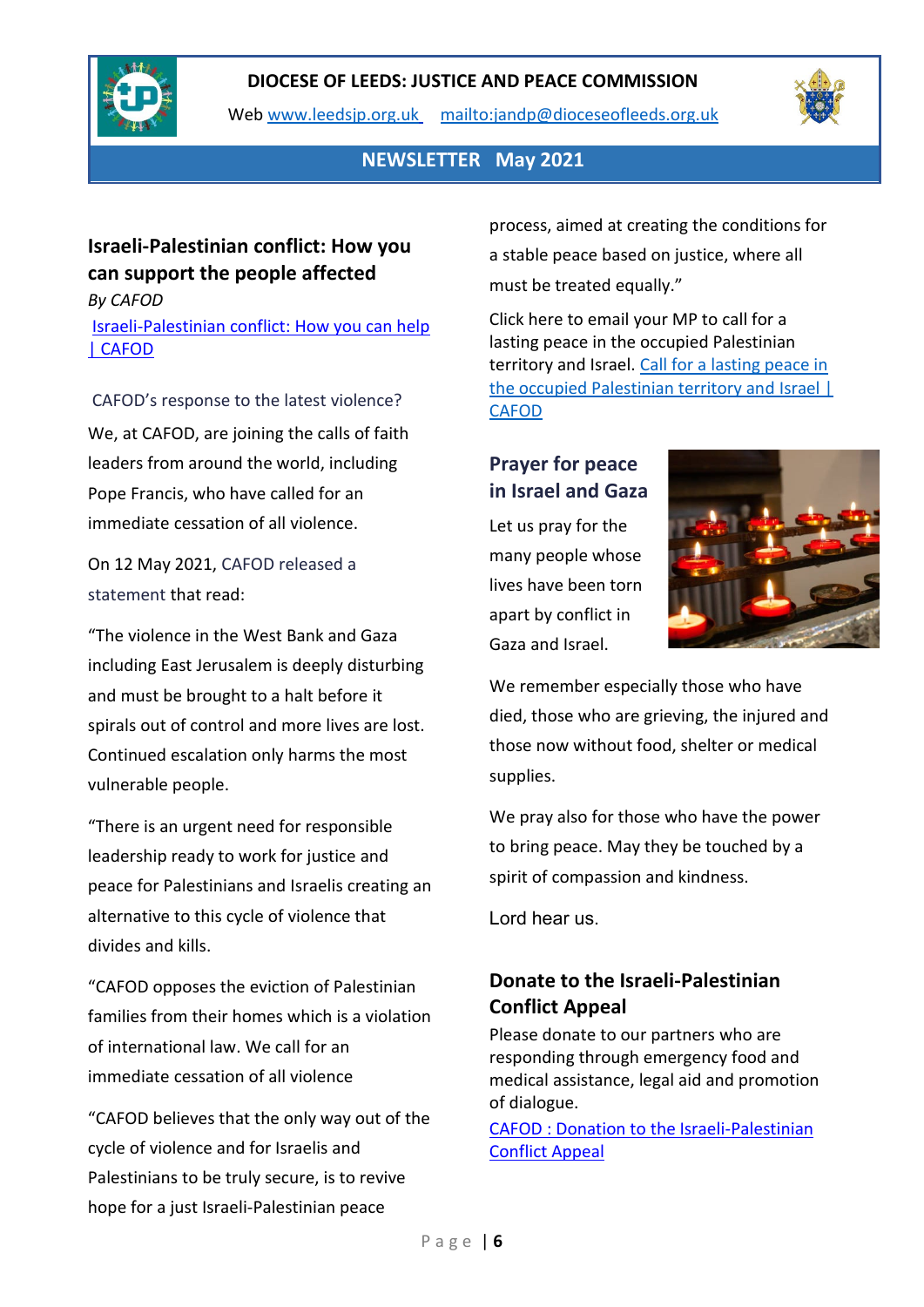

Web [www.leedsjp.org.uk](http://www.leedsjp.org.uk/) <mailto:jandp@dioceseofleeds.org.uk>



**NEWSLETTER May 2021**

## **Caritas Leeds: Criminal Justice Inquiry Virtual Workshops:**

## *By Rev Joseph Cortis*

**'Life After Prison'** to be facilitated by Jane Deguarre Chief Executive for the West Yorkshire Community Chaplaincy Project on Tuesday  $8<sup>th</sup>$ . June at 6.30-8.00pm. To book a place please access this site: [https://www.eventbrite.co.uk/o/caritas](https://www.eventbrite.co.uk/o/caritas-leeds-31188104135)[leeds-31188104135](https://www.eventbrite.co.uk/o/caritas-leeds-31188104135) 

'Addictions' to be facilitated by Mark Law (Barka) and David Wise (Forward Leeds) on Tuesday 15<sup>th</sup>. June at 5.30-7.00pm. To access this workshop please use this link: Join Zoom Meeting [https://barca-leeds](https://eu-west-1.protection.sophos.com/?d=zoom.us&u=aHR0cHM6Ly9iYXJjYS1sZWVkcy1vcmcuem9vbS51cy9qLzgxMTU1OTI2NTg3P3B3ZD1hVzVDU3pGaFVIRllMMUpoZHpoNU1rOVZURzVrZHowOQ==&i=NWNmNjM5Zjk2M2EzYmMxNDI0YzEyMTky&t=OTNBVjZHRWxBelA5UFV1dUVVeERHNW5tWHRKRHNsL3JCbVVkd1pLRERPQT0=&h=00bfa5a96e2e4bba925552b209b16f85)[org.zoom.us/j/81155926587?pwd=aW5CSzFh](https://eu-west-1.protection.sophos.com/?d=zoom.us&u=aHR0cHM6Ly9iYXJjYS1sZWVkcy1vcmcuem9vbS51cy9qLzgxMTU1OTI2NTg3P3B3ZD1hVzVDU3pGaFVIRllMMUpoZHpoNU1rOVZURzVrZHowOQ==&i=NWNmNjM5Zjk2M2EzYmMxNDI0YzEyMTky&t=OTNBVjZHRWxBelA5UFV1dUVVeERHNW5tWHRKRHNsL3JCbVVkd1pLRERPQT0=&h=00bfa5a96e2e4bba925552b209b16f85)

[UHFYL1Jhdzh5Mk9VTG5kdz09](https://eu-west-1.protection.sophos.com/?d=zoom.us&u=aHR0cHM6Ly9iYXJjYS1sZWVkcy1vcmcuem9vbS51cy9qLzgxMTU1OTI2NTg3P3B3ZD1hVzVDU3pGaFVIRllMMUpoZHpoNU1rOVZURzVrZHowOQ==&i=NWNmNjM5Zjk2M2EzYmMxNDI0YzEyMTky&t=OTNBVjZHRWxBelA5UFV1dUVVeERHNW5tWHRKRHNsL3JCbVVkd1pLRERPQT0=&h=00bfa5a96e2e4bba925552b209b16f85)







### **J&P ON ZOOM: MEET THE SVP NATIONAL SOCIAL POLICY ADVISOR**

Alessandra Sciarra, National SVP Policy Manager for Social Justice has agreed to lead a Zoom-based meeting with us to discuss poverty in the UK today and what, as Church, we should be doing about it. Registration is via Eventbrite

[The SVP and Social Justice -](https://www.eventbrite.co.uk/e/the-svp-and-social-justice-a-zoom-with-the-svp-national-policy-manager-tickets-151604650591) a Zoom with the [SVP National Policy Manager Tickets, Wed](https://www.eventbrite.co.uk/e/the-svp-and-social-justice-a-zoom-with-the-svp-national-policy-manager-tickets-151604650591) 26 [May 2021 at 19:30 | Eventbrite](https://www.eventbrite.co.uk/e/the-svp-and-social-justice-a-zoom-with-the-svp-national-policy-manager-tickets-151604650591)

As it is on Zoom, there are unlimited places